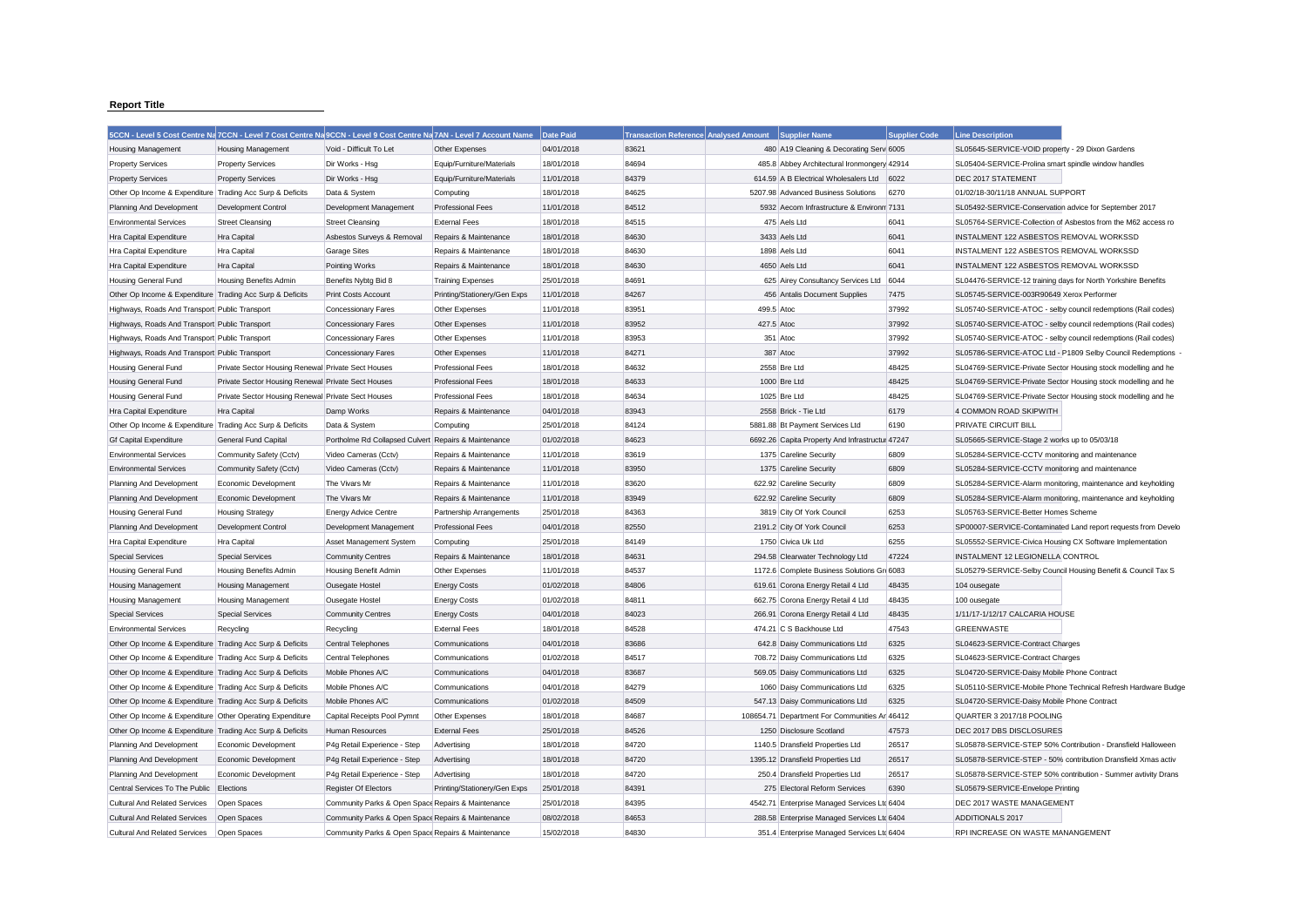| <b>Cultural And Related Services</b>                      | Open Spaces                  | <b>Grass Cutting</b>                                | Repairs & Maintenance                    | 25/01/2018 | 84395 | 2962.95 Enterprise Managed Services Ltc 6404   |       | DEC 2017 WASTE MANAGEMENT                                     |                                                               |
|-----------------------------------------------------------|------------------------------|-----------------------------------------------------|------------------------------------------|------------|-------|------------------------------------------------|-------|---------------------------------------------------------------|---------------------------------------------------------------|
| Cultural And Related Services                             | Open Spaces                  | Selby Park                                          | Repairs & Maintenance                    | 25/01/2018 | 84395 | 9109.64 Enterprise Managed Services Ltd 6404   |       | DEC 2017 WASTE MANAGEMENT                                     |                                                               |
| <b>Cultural And Related Services</b>                      | Open Spaces                  | Selby Park                                          | Repairs & Maintenance                    | 15/02/2018 | 84830 | 685.58 Enterprise Managed Services Ltd 6404    |       | RPI INCREASE ON WASTE MANANGEMENT                             |                                                               |
| <b>Cultural And Related Services</b>                      | Recreation & Sport           | Selby Leisure Centre                                | Repairs & Maintenance                    | 25/01/2018 | 84395 | 775.07 Enterprise Managed Services Ltd 6404    |       | DEC 2017 WASTE MANAGEMENT                                     |                                                               |
| <b>Environmental Services</b>                             | <b>Cemetery Services</b>     | Closed Burial Ground                                | Repairs & Maintenance                    | 25/01/2018 | 84395 | 1167.98 Enterprise Managed Services Ltd 6404   |       | DEC 2017 WASTE MANAGEMENT                                     |                                                               |
| <b>Environmental Services</b>                             | Recycling                    | Recycling                                           | <b>External Fees</b>                     | 25/01/2018 | 84395 | 128184.11 Enterprise Managed Services Ltd 6404 |       | DEC 2017 WASTE MANAGEMENT                                     |                                                               |
| <b>Environmental Services</b>                             | Recycling                    | Recycling                                           | <b>External Fees</b>                     | 15/02/2018 | 84830 | 9715.72 Enterprise Managed Services Ltd 6404   |       | RPI INCREASE ON WASTE MANANGEMENT                             |                                                               |
| <b>Environmental Services</b>                             | <b>Street Cleansing</b>      | <b>Street Cleansing</b>                             | <b>External Fees</b>                     | 25/01/2018 | 84395 | 48409.16 Enterprise Managed Services Ltd 6404  |       | DEC 2017 WASTE MANAGEMENT                                     |                                                               |
| <b>Environmental Services</b>                             | <b>Street Cleansing</b>      | <b>Street Cleansing</b>                             | <b>External Fees</b>                     | 15/02/2018 | 84830 | 3795.34 Enterprise Managed Services Ltc 6404   |       | RPI INCREASE ON WASTE MANANGEMENT                             |                                                               |
| <b>Environmental Services</b>                             | <b>Trade Waste</b>           | Clinical Waste                                      | <b>External Fees</b>                     | 25/01/2018 | 84395 | 4522.03 Enterprise Managed Services Ltd 6404   |       | DEC 2017 WASTE MANAGEMENT                                     |                                                               |
| <b>Environmental Services</b>                             | <b>Trade Waste</b>           | <b>Clinical Waste</b>                               | <b>External Fees</b>                     | 15/02/2018 | 84830 | 354.54 Enterprise Managed Services Ltd 6404    |       | RPI INCREASE ON WASTE MANANGEMENT                             |                                                               |
| <b>Environmental Services</b>                             | <b>Trade Waste</b>           | Commercial Waste                                    | <b>External Fees</b>                     | 25/01/2018 | 84395 | 26649.66 Enterprise Managed Services Ltd 6404  |       | DEC 2017 WASTE MANAGEMENT                                     |                                                               |
| <b>Environmental Services</b>                             | <b>Trade Waste</b>           | <b>Commercial Waste</b>                             | <b>External Fees</b>                     | 15/02/2018 | 84830 | 2089.36 Enterprise Managed Services Ltc 6404   |       | RPI INCREASE ON WASTE MANANGEMENT                             |                                                               |
| <b>Environmental Services</b>                             | <b>Waste Collection</b>      | Dom.Wheeled Bins/Sac                                | <b>External Fees</b>                     | 25/01/2018 | 84395 | 22781.84 Enterprise Managed Services Ltd 6404  |       | DEC 2017 WASTE MANAGEMENT                                     |                                                               |
| <b>Environmental Services</b>                             | <b>Waste Collection</b>      | Dom.Wheeled Bins/Sac                                | <b>External Fees</b>                     | 15/02/2018 | 84830 | 1786.12 Enterprise Managed Services Ltd 6404   |       | RPI INCREASE ON WASTE MANANGEMENT                             |                                                               |
| <b>Environmental Services</b>                             | Waste Collection             | Refuse Collection General                           | Advertising                              | 25/01/2018 | 84395 | 1712.69 Enterprise Managed Services Ltd 6404   |       | DEC 2017 WASTE MANAGEMENT                                     |                                                               |
| <b>Environmental Services</b>                             | <b>Waste Collection</b>      | Refuse Collection General                           | <b>External Fees</b>                     | 25/01/2018 | 84394 | 841.56 Enterprise Managed Services Ltd 6404    |       | OCT & NOV 2017 ADDITIONALS                                    |                                                               |
| <b>Environmental Services</b>                             | <b>Waste Collection</b>      | Refuse Collection General                           | <b>External Fees</b>                     | 25/01/2018 | 84395 | 91665.7 Enterprise Managed Services Ltd 6404   |       | DEC 2017 WASTE MANAGEMENT                                     |                                                               |
| <b>Environmental Services</b>                             | <b>Waste Collection</b>      | Refuse Collection General                           | <b>External Fees</b>                     | 08/02/2018 | 84653 | 13832.04 Enterprise Managed Services Ltd 6404  |       | ADDITIONALS 2017                                              |                                                               |
| <b>Environmental Services</b>                             | <b>Waste Collection</b>      | Refuse Collection General                           | <b>External Fees</b>                     | 15/02/2018 | 84830 | 7019.66 Enterprise Managed Services Ltd 6404   |       | RPI INCREASE ON WASTE MANANGEMENT                             |                                                               |
| Highways, Roads And Transport Parking Services            |                              | Car Parks-Other                                     | Repairs & Maintenance                    | 25/01/2018 | 84395 | 287.97 Enterprise Managed Services Ltd 6404    |       | DEC 2017 WASTE MANAGEMENT                                     |                                                               |
| <b>Special Services</b>                                   | <b>Special Services</b>      | Grassed Areas & Open Spaces Repairs & Maintenance   |                                          | 25/01/2018 | 84395 | 7804.35 Enterprise Managed Services Ltd 6404   |       | DEC 2017 WASTE MANAGEMENT                                     |                                                               |
| <b>Special Services</b>                                   | <b>Special Services</b>      | Grassed Areas & Open Spaces Repairs & Maintenance   |                                          | 15/02/2018 | 84830 | 578.6 Enterprise Managed Services Ltd 6404     |       | RPI INCREASE ON WASTE MANANGEMENT                             |                                                               |
| <b>Gf Capital Expenditure</b>                             | General Fund Capital         | Gis System                                          | Computing                                | 25/01/2018 | 84366 | 8735 Esri (Uk) Ltd                             | 6415  | SL05790-SERVICE-ArcGIS esktop Licences                        |                                                               |
| <b>Gf Capital Expenditure</b>                             | General Fund Capital         | <b>Gis System</b>                                   | Computing                                | 08/02/2018 | 84692 | 7040.63 Esri (Uk) Ltd                          | 6415  | SL05838-SERVICE-On site training course                       |                                                               |
| Other Op Income & Expenditure Trading Acc Surp & Deficits |                              | Human Resources                                     | Subsistence & Conf Expenses              | 11/01/2018 | 84174 | 346.5 Govnet Communications                    | 31216 | SL05836-SERVICE-Improving Transport Infrastructure across the |                                                               |
| Planning And Development                                  | <b>Community Development</b> | Central Cef                                         | Other Expenses                           | 25/01/2018 | 84765 | 1500 Groundwork North Yorkshire                | 6506  | POND ENHANCEMENTS CEF GRANT                                   |                                                               |
| Planning And Development                                  | Community Development        | Central Cef                                         | Other Expenses                           | 25/01/2018 | 84781 | 1000 Hagge Woods Trust                         | 46442 | TRANSPORTATION FOR SCHOOL VSITS                               |                                                               |
| <b>Environmental Services</b>                             | Regulatory Servics - Eh      | <b>Public Conveniences</b>                          | <b>External Fees</b>                     | 01/02/2018 | 84620 | 3787.86 Healthmatic Ltd                        | 6545  |                                                               | SL04504-SERVICE-Maintenance & cleaning of public conveniences |
| Other Op Income & Expenditure Trading Acc Surp & Deficits |                              | Housing Support & Enforcement Other Expenses        |                                          | 18/01/2018 | 84685 | 291.47 Henriksen Ltd                           | 6555  | DEC 2017 COMMISSION                                           |                                                               |
| Holding & Personal Accounts                               | Control Accounts             | <b>Creditors Control</b>                            | Tax Deduct On Contract Paymer 11/01/2018 |            | 84408 | 2122.26 Hm Revenue & Customs                   | 6590  | JAN 2018 CIS DEDUCTIONS                                       |                                                               |
| Hra Capital Expenditure                                   | Hra Capital                  | Void Property Repairs                               | Repairs & Maintenance                    | 04/01/2018 | 83349 | 350 Home Maintenance                           | 47112 | 34 POWELL STREET SELBY                                        |                                                               |
| Hra Capital Expenditure                                   | Hra Capital                  | Void Property Repairs                               | Repairs & Maintenance                    | 04/01/2018 | 83942 | 502 Home Maintenance                           | 47112 | 1002185                                                       |                                                               |
| Hra Capital Expenditure                                   | <b>Hra Capital</b>           | Void Property Repairs                               | Repairs & Maintenance                    | 11/01/2018 | 84153 | 290 Home Maintenance                           | 47112 | 108 SPRINGFIELD ROAD                                          |                                                               |
| Hra Capital Expenditure                                   | Hra Capital                  | Void Property Repairs                               | Repairs & Maintenance                    | 11/01/2018 | 84155 | 375 Home Maintenance                           | 47112 | 9 BACK LANE                                                   |                                                               |
| <b>Property Services</b>                                  | <b>Property Services</b>     | Dir Works - Hsg                                     | Other Expenses                           | 04/01/2018 | 83964 | 275 Home Maintenance                           | 47112 | 1 THE CRESCENT                                                |                                                               |
| Hra Capital Expenditure                                   | Hra Capital                  | Disabled Adaptation Work                            | Repairs & Maintenance                    | 15/02/2018 | 84787 | 2262.19 Home Utility Group Limited             | 47533 | Personal Information                                          |                                                               |
| Hra Capital Expenditure                                   | Hra Capital                  | <b>Disabled Adaptation Work</b>                     | Repairs & Maintenance                    | 15/02/2018 | 84788 | 1995 Home Utility Group Limited                | 47533 | Personal Information                                          |                                                               |
| Hra Capital Expenditure                                   | Hra Capital                  | <b>Disabled Adaptation Work</b>                     | Repairs & Maintenance                    | 15/02/2018 | 84789 | 2095 Home Utility Group Limited                | 47533 | Personal Information                                          |                                                               |
| Hra Capital Expenditure                                   | Hra Capital                  | Disabled Adaptation Work                            | Repairs & Maintenance                    | 15/02/2018 | 84790 | 2262.19 Home Utility Group Limited             | 47533 | Personal Information                                          |                                                               |
| <b>Property Services</b>                                  | <b>Property Services</b>     | Dir Works - Hsg                                     | Equip/Furniture/Materials                | 11/01/2018 | 84406 | 2115.77 Howdens Joinery Ltd                    | 21474 | DEC 2017 STATEMENT                                            |                                                               |
| Central Services To The Public                            | Local Land Charges           | <b>Land Charges</b>                                 | Printing/Stationery/Gen Exps             | 08/02/2018 | 84690 | 2850 Idox Software Ltd                         | 6622  | SL05808-SERVICE-TLC Registration Consultancy                  |                                                               |
| <b>Gf Capital Expenditure</b>                             | General Fund Capital         | Ict - Capital Projects                              | Computing                                | 11/01/2018 | 84534 | 950 Idox Software Ltd                          | 6622  |                                                               | SL04977-SERVICE-Updating of MapLoader as per your quoute AM16 |
| <b>Gf Capital Expenditure</b>                             | General Fund Capital         | <b>Planning System</b>                              | Computing                                | 18/01/2018 | 84423 | 950 Idox Software Ltd                          | 6622  | SL05715-SERVICE-Consultancy Support re Planning Connector     |                                                               |
| <b>Cultural And Related Services</b>                      | Open Spaces                  | Maintain U.R. Areas                                 | Repairs & Maintenance                    | 11/01/2018 | 84274 | 3242.98 It Electrical (Yorkshire) Ltd          | 6652  | DEC 2017 ELECTRICAL WORK STATEMENT                            |                                                               |
| <b>Gf Capital Expenditure</b>                             | General Fund Capital         | Car Park Improvement Program: Repairs & Maintenance |                                          | 11/01/2018 | 84274 | 880.36 It Electrical (Yorkshire) Ltd           | 6652  | DEC 2017 ELECTRICAL WORK STATEMENT                            |                                                               |
| Hra Capital Expenditure                                   | Hra Capital                  | <b>Central Heating Systems</b>                      | Repairs & Maintenance                    | 11/01/2018 | 84274 | 17760.76 It Electrical (Yorkshire) Ltd         | 6652  | DEC 2017 ELECTRICAL WORK STATEMENT                            |                                                               |
| Hra Capital Expenditure                                   | Hra Capital                  | <b>Electrical Rewires</b>                           | Repairs & Maintenance                    | 11/01/2018 | 84274 | 23875.63 It Electrical (Yorkshire) Ltd         | 6652  | DEC 2017 ELECTRICAL WORK STATEMENT                            |                                                               |
| Planning And Development                                  | Economic Development         | Prospect Centre Mr                                  | Repairs & Maintenance                    | 11/01/2018 | 84274 | 278.4 It Electrical (Yorkshire) Ltd            | 6652  | DEC 2017 ELECTRICAL WORK STATEMENT                            |                                                               |
| <b>Property Services</b>                                  | <b>Property Services</b>     | Dir Works - Hsg                                     | <b>External Fees</b>                     | 11/01/2018 | 84274 | 1674.88 It Electrical (Yorkshire) Ltd          | 6652  | DEC 2017 ELECTRICAL WORK STATEMENT                            |                                                               |
| <b>Property Services</b>                                  | <b>Property Services</b>     | Dir Works - Hsg                                     | Other Expenses                           | 11/01/2018 | 84274 | 251.93 It Electrical (Yorkshire) Ltd           | 6652  | DEC 2017 ELECTRICAL WORK STATEMENT                            |                                                               |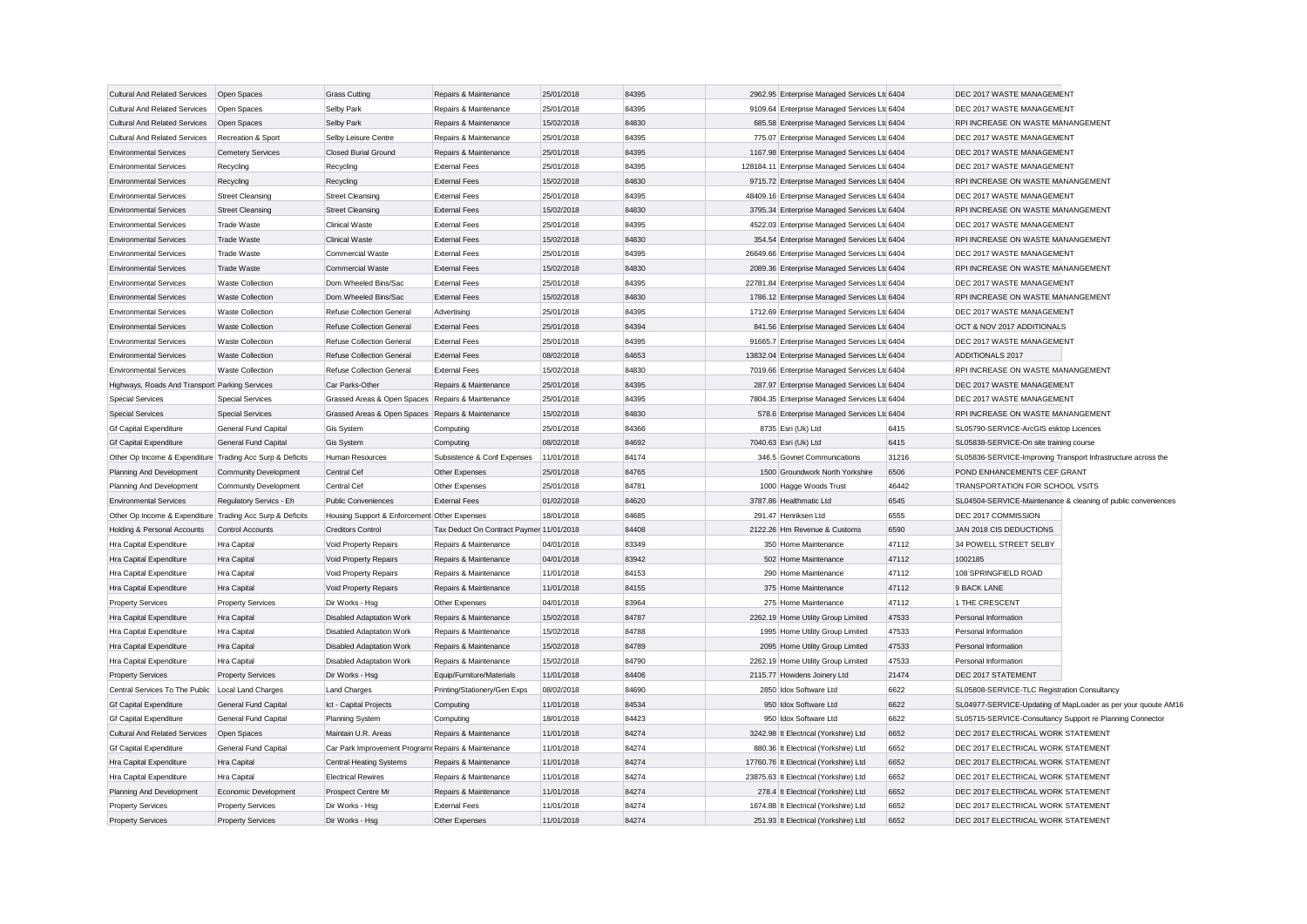| <b>Property Services</b>                                  | <b>Property Services</b>   | Dir Works - Hsg                | Equip/Furniture/Materials    | 25/01/2018 | 84613 | 2742.47 Jewson Ltd                             | 6662  | DEC 2017 STATEMENT                                            |
|-----------------------------------------------------------|----------------------------|--------------------------------|------------------------------|------------|-------|------------------------------------------------|-------|---------------------------------------------------------------|
| <b>Housing General Fund</b>                               | Homelessness               | <b>Homeless Persons</b>        | Other Expenses               | 18/01/2018 | 84717 | 400 Jiasaw Properties                          | 44619 | AARON JACKSON 3 OLD SCHOOL LOFTS                              |
| <b>Housing Management</b>                                 | <b>Housing Management</b>  | Hsg.Gen.Management             | Professional Fees            | 25/01/2018 | 84785 | 1750 JII                                       | 48745 | SL05121-SERVICE-Land Valuation at Castle Close, Cawood        |
| Housing Management                                        | Housing Management         | Hsg.Gen.Management             | <b>Professional Fees</b>     | 25/01/2018 | 84785 | 1250 JII                                       | 48745 | SL05121-SERVICE-Land Valuation at Curson Terrace, Cliffe      |
| Housing Management                                        | Housing Management         | Hsg.Gen.Management             | Professional Fees            | 25/01/2018 | 84785 | 1250 JII                                       | 48745 | SL05121-SERVICE-Land Valuation at Westfield Crescent, Tadcast |
| Planning And Development                                  | Economic Development       | Prospect Centre Mr             | <b>Capital Charges</b>       | 11/01/2018 | 84516 | 750 JII                                        | 48745 | SL05353-SERVICE-Leasehold Valuation at The Prospect Centre, S |
| Planning And Development                                  | Economic Development       | Prospect Centre Mr             | Capital Charges              | 11/01/2018 | 84516 | 750 JII                                        | 48745 | SL05353-SERVICE-Leasehold Valuation at The Vivars, Selby      |
| Planning And Development                                  | Development Control        | Development Management         | Professional Fees            | 18/01/2018 | 84715 | 350 Kings Chambers                             | 49053 | SAMUEL SMITHS OLD BREWERY V SDC & BAYLIS                      |
| Planning And Development                                  | Development Control        | Development Management         | <b>Professional Fees</b>     | 18/01/2018 | 84716 | 3806.25 Kings Chambers                         | 49053 | THE QUEEN V SDC & S ROGERSON                                  |
| Central Services To The Public Emergency Planning         |                            | <b>Emergency Planning</b>      | Other Expenses               | 04/01/2018 | 84019 | 800 L C Packaging Uk Ltd                       | 45608 | SL05726-SERVICE-Supply of sandbags                            |
| <b>Housing Management</b>                                 | <b>Housing Management</b>  | <b>Housing Management</b>      | Legal Fees                   | 12/01/2018 | 3663  | 325 Liberata Uk Ltd                            | 36656 | DEC 2017 PCOL CLAIMS                                          |
| Other Op Income & Expenditure Trading Acc Surp & Deficits |                            | <b>Democratic Services</b>     | <b>Training Expenses</b>     | 01/02/2018 | 84412 | 430 Llg Legal Training                         | 6754  | SL05824-SERVICE-Committees Stage 2 Training 8/6/18 V Foreman  |
| <b>Special Services</b>                                   | <b>Special Services</b>    | <b>Community Centres</b>       | Printing/Stationery/Gen Exps | 04/01/2018 | 83455 | 300 Lyreco Uk Ltd                              | 6787  | SL05613-SERVICE-3030382 HP 301XL Black ink                    |
| Planning And Development                                  | Development Control        | Development Management         | Direct Salaries & Wages      | 25/01/2018 | 84936 | 764.63 Macdonald & Company Freelanc 47534      |       | Personal Information                                          |
| Planning And Development                                  | Development Control        | Development Management         | Direct Salaries & Wages      | 25/01/2018 | 84939 | 1427.57 Macdonald & Company Freeland 47534     |       | Personal Information                                          |
| Planning And Development                                  | Development Control        | Development Management         | Direct Salaries & Wages      | 25/01/2018 | 84940 | 1728.9 Macdonald & Company Freeland 47534      |       | Personal Information                                          |
| Planning And Development                                  | Development Control        | Development Management         | Direct Salaries & Wages      | 25/01/2018 | 84941 | 2919.17 Macdonald & Company Freeland 47534     |       | Personal Information                                          |
| Planning And Development                                  | Development Control        | Development Management         | Direct Salaries & Wages      | 25/01/2018 | 84944 | 1695 Macdonald & Company Freelanc 47534        |       | Personal Information                                          |
| Planning And Development                                  | <b>Development Control</b> | Development Management         | Direct Salaries & Wages      | 25/01/2018 | 84945 | 1795.19 Macdonald & Company Freeland 47534     |       | Personal Information                                          |
| Planning And Development                                  | Development Control        | Development Management         | Direct Salaries & Wages      | 25/01/2018 | 84946 | 1943.35 Macdonald & Company Freelanc 47534     |       | Personal Information                                          |
| Planning And Development                                  | Development Control        | Development Management         | Direct Salaries & Wages      | 25/01/2018 | 84947 | 1672.4 Macdonald & Company Freeland 47534      |       | Personal Information                                          |
| Planning And Development                                  | Development Control        | Development Management         | Direct Salaries & Wages      | 25/01/2018 | 84948 | 1815.53 Macdonald & Company Freelanc 47534     |       | Personal Information                                          |
| Planning And Development                                  | <b>Development Control</b> | Development Management         | Direct Salaries & Wages      | 01/02/2018 | 84937 | 1783.71 Macdonald & Company Freeland 47534     |       | Personal Information                                          |
| <b>Cultural And Related Services</b>                      | Tourism                    | P4g3 Tourism & Culture         | Advertising                  | 08/02/2018 | 84636 | 3000 Make It York                              | 47697 | SL05868-SERVICE-Make It York Visitor Guide                    |
| <b>Cultural And Related Services</b>                      | Tourism                    | P4q3 Tourism & Culture         | Other Expenses               | 01/02/2018 | 84621 | 3200 Make It York                              | 47697 | SL05837-SERVICE-Tourism Strategy payment                      |
| Corporate And Democratic Core Corporate Management        |                            | <b>External Audit</b>          | Other Expenses               | 11/01/2018 | 84269 | 4470 Mazars Llp                                | 6810  | SL05545-SERVICE-2017/18 External Audit Fees                   |
| Corporate And Democratic Core Corporate Management        |                            | <b>External Audit</b>          | Other Expenses               | 18/01/2018 | 84270 | 4470 Mazars Llp                                | 6810  | SL05545-SERVICE-2017/18 External Audit Fees                   |
| Housing Management                                        | <b>Housing Management</b>  | <b>Central Heating-Gas</b>     | Repairs & Maintenance        | 04/01/2018 | 84131 | 18915.25 Mears Limited                         | 48311 | INSTALMENT 8 GAS CONTRACT 17-20                               |
| Housing Management                                        | <b>Housing Management</b>  | <b>Central Heating-Gas</b>     | Repairs & Maintenance        | 25/01/2018 | 84840 | 18175.36 Mears Limited                         | 48311 | mears gass maintenance contract payment                       |
| Hra Capital Expenditure                                   | Hra Capital                | <b>Central Heating Systems</b> | Repairs & Maintenance        | 04/01/2018 | 84131 | 10770.23 Mears Limited                         | 48311 | <b>INSTALMENT 8 GAS CONTRACT 17-20</b>                        |
| Hra Capital Expenditure                                   | Hra Capital                | <b>Central Heating Systems</b> | Repairs & Maintenance        | 25/01/2018 | 84840 | 9705.08 Mears Limited                          | 48311 | mears gass maintenance contract payment                       |
| Hra Capital Expenditure                                   | Hra Capital                | Void Property Repairs          | Repairs & Maintenance        | 04/01/2018 | 83935 | 256.6 Michael Walsh (Plasterers) Ltd           | 7419  | 4B TOP FOLD                                                   |
|                                                           |                            |                                | <b>External Fees</b>         | 04/01/2018 | 83938 | 1937.5 Michael Walsh (Plasterers) Ltd          | 7419  | 3 NORTH DRIVE                                                 |
| <b>Property Services</b>                                  | <b>Property Services</b>   | Dir Works - Hsg                |                              |            |       |                                                |       |                                                               |
| <b>Property Services</b>                                  | <b>Property Services</b>   | Dir Works - Hsg                | Other Expenses               | 04/01/2018 | 83937 | 472 Michael Walsh (Plasterers) Ltd             | 7419  | 92 DENISON ROAD                                               |
| Other Op Income & Expenditure Trading Acc Surp & Deficits |                            | Human Resources                | Professional Fees            | 04/01/2018 | 84273 | 752 Mind Matters Counselling Llp               | 49206 | SL05804-SERVICE-Counselling Services to 31 December 2017      |
| <b>Property Services</b>                                  | <b>Property Services</b>   | Dir Works - Hsg                | Equip/Furniture/Materials    | 11/01/2018 | 84380 | 1003.9 Mkm Building Supplies Ltd               | 21210 | DEC 2017 STATEMENT                                            |
| Housing Management                                        | <b>Housing Management</b>  | Central Heating-Gas            | Professional Fees            | 01/02/2018 | 84523 | 466.56 Morgan Lambert Ltd                      | 6835  | 20/12/17 THIRD PARTY QUALITY AUDITS                           |
| Planning And Development                                  | Development Control        | Development Management         | <b>Professional Fees</b>     | 04/01/2018 | 84130 | 750 Mr John Barrett                            | 41201 | SITE AT APPLETON ROEBUCK                                      |
| Planning And Development                                  | Development Control        | Development Management         | <b>Professional Fees</b>     | 11/01/2018 | 84507 | 2675 Mr John Hunter                            | 38434 | WEST FARM ULLESKELF                                           |
| Other Op Income & Expenditure Trading Acc Surp & Deficits |                            | <b>Legal Services</b>          | Legal Fees                   | 11/01/2018 | 84382 | 300 Mr Vincent Blake-Barnard                   | 46154 | Personal Information                                          |
| Other Op Income & Expenditure Trading Acc Surp & Deficits |                            | <b>Housing Tenant Services</b> | Clothing & Uniforms          | 11/01/2018 | 82813 | 562.25 Mwuk Ltd T/A Alexandra                  | 6048  | SL05476-SERVICE-Customer Services - New Corporate Uniform (pl |
| Other Op Income & Expenditure Trading Acc Surp & Deficits |                            | <b>Housing Tenant Services</b> | Clothing & Uniforms          | 11/01/2018 | 82814 | 674.55 Mwuk Ltd T/A Alexandra                  | 6048  | SL05476-SERVICE-Customer Services - New Corporate Uniform (pl |
| Other Op Income & Expenditure Trading Acc Surp & Deficits |                            | <b>Housing Tenant Services</b> | Clothing & Uniforms          | 11/01/2018 | 82816 | 682.5 Mwuk Ltd T/A Alexandra                   | 6048  | SL05476-SERVICE-Customer Services - New Corporate Uniform (pl |
| Other Op Income & Expenditure Trading Acc Surp & Deficits |                            | <b>Housing Tenant Services</b> | Clothing & Uniforms          | 11/01/2018 | 82818 | 720 Mwuk Ltd T/A Alexandra                     | 6048  | SL05476-SERVICE-Customer Services - New Corporate Uniform (pl |
| Other Op Income & Expenditure Trading Acc Surp & Deficits |                            | <b>Housing Tenant Services</b> | Clothing & Uniforms          | 11/01/2018 | 84018 | 296.25 Mwuk Ltd T/A Alexandra                  | 6048  | SL05476-SERVICE-Customer Services - New Corporate Uniform (pl |
| Other Op Income & Expenditure Trading Acc Surp & Deficits |                            | <b>Housing Tenant Services</b> | Clothing & Uniforms          | 25/01/2018 | 84390 | 537.45 Mwuk Ltd T/A Alexandra                  | 6048  | SL05476-SERVICE-Customer Services - New Corporate Uniform (pl |
| <b>Environmental Services</b>                             | Regulatory Servics - Eh    | Licensing Act 2003             | Printing/Stationery/Gen Exps | 04/01/2018 | 83773 | 269.9 Newauto Ltd T/A Mogo (Uk)                | 48869 | SL05697-SERVICE-Mogo - A4 Secrurity Paper 90gsm Code: SD-A4-L |
| <b>Gf Capital Expenditure</b>                             | General Fund Capital       | Benefits & Taxation System     | Computing                    | 04/01/2018 | 83923 | 950 Northgate Public Services (Uk) L 47740     |       | SL05744-SERVICE-PARIS consultancy to update the Housing Rent  |
| Other Op Income & Expenditure Trading Acc Surp & Deficits |                            | Data & System                  | Computing                    | 04/01/2018 | 83433 | 285.21 Northgate Public Services (Uk) L 47740  |       | SL05773-SERVICE-M3 PP Licences                                |
| Other Op Income & Expenditure Trading Acc Surp & Deficits |                            | Data & System                  | Computing                    | 11/01/2018 | 84121 | 1883.04 Northgate Public Services (Uk) L 47740 |       | SL05803-SERVICE-M3 PP User licences                           |
| Other Op Income & Expenditure Trading Acc Surp & Deficits |                            | Data & System                  | Computing                    | 25/01/2018 | 84424 | 2643.64 Northgate Public Services (Uk) L 47740 |       | SL05882-SERVICE-RDBMS/Internet Application Server Support     |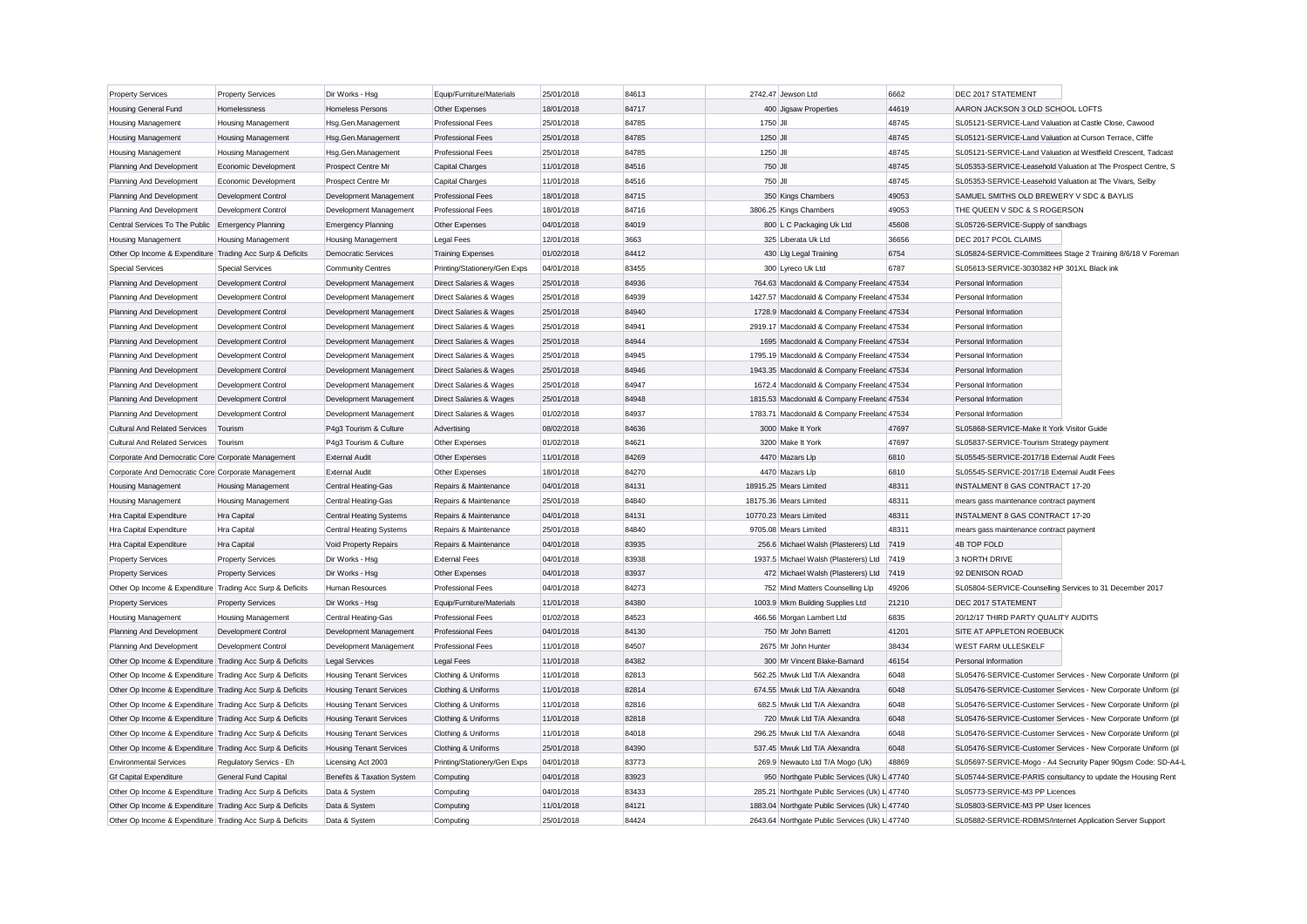| Other Op Income & Expenditure Trading Acc Surp & Deficits |                                                            | Data & System                                                                         | Computing                   | 25/01/2018 | 84522 | 1300 Northgate Public Services (Uk) L 47740 |       | SL05882-SERVICE-I@W Embedded Viewer Support                   |
|-----------------------------------------------------------|------------------------------------------------------------|---------------------------------------------------------------------------------------|-----------------------------|------------|-------|---------------------------------------------|-------|---------------------------------------------------------------|
| Central Services To The Public                            | Local Land Charges                                         | <b>Land Charges</b>                                                                   | <b>External Fees</b>        | 11/01/2018 | 84467 | 2394.1 North Yorkshire County Council 6902  |       | SL05748-SERVICE-Land Searches Con 29 enquiries                |
| Holding & Personal Accounts                               | Miscellaneous Holding Accounts C. Tax Payers Coll Fund Acc |                                                                                       | Nycc Precept                | 10/01/2018 | 84502 | 3305490 North Yorkshire County Council      | 32208 | 12/01/18 PRECEPT INSTALMENT                                   |
| Holding & Personal Accounts                               | Miscellaneous Holding Accounts Nndr Payers Coll Fund (Old) |                                                                                       | Nndr Pool Contribution      | 18/01/2018 | 84629 | 164140 North Yorkshire County Council 32208 |       | 22/01/18 RETAINED BUSINESS RATES                              |
| Holding & Personal Accounts                               |                                                            | Miscellaneous Holding Accounts Sect 106 Educate - Dev Contrib Barlby & Osgodby Parish |                             | 04/01/2018 | 84094 | 299122 North Yorkshire County Council 31845 |       | 2013/0478/FUL TURNHEAD FARM S106                              |
| Planning And Development                                  | Economic Development                                       | P4g Open For Business                                                                 | Other Expenses              | 18/01/2018 | 84627 | 594 North Yorkshire County Council 6902     |       | SL05345-SERVICE-Peer challenge information banners            |
| Planning And Development                                  | Economic Development                                       | P4g Open For Business                                                                 | Other Expenses              | 18/01/2018 | 84627 | 2189.6 North Yorkshire County Council       | 6902  | SL05607-SERVICE-Heart of Yorkshire book ¿ additional print ru |
| Holding & Personal Accounts                               | Miscellaneous Holding Accounts C. Tax Payers Coll Fund Acc |                                                                                       | Nyfra Precept               | 10/01/2018 | 84503 | 186713 North Yorkshire Fire & Rescue        | 32207 | 12/01/18 PRECEPT INSTALMENT                                   |
| <b>Holding &amp; Personal Accounts</b>                    | Miscellaneous Holding Accounts Nndr Payers Coll Fund (Old) |                                                                                       | Nndr Pool Contribution      | 18/01/2018 | 84628 | 18238 North Yorkshire Fire & Rescue         | 32207 | 22/01/18 RETAINED BUSINESS RATES                              |
| Holding & Personal Accounts                               | Miscellaneous Holding Accounts C. Tax Payers Coll Fund Acc |                                                                                       | Nypa Precept                | 10/01/2018 | 84501 | 615024 North Yorkshire Pcc                  | 32209 | 12/01/18 PRECEPT INSTALMENT                                   |
| Highways, Roads And Transport Parking Services            |                                                            | Car Parks-Other                                                                       | <b>Energy Costs</b>         | 11/01/2018 | 84397 | 1077.11 Npower Ltd                          | 6917  | 1/10/17-31/12/17 BRIT CAR PARK                                |
| Highways, Roads And Transport Parking Services            |                                                            | Car Parks Pay & Dis                                                                   | <b>Energy Costs</b>         | 11/01/2018 | 84399 | 784.9 Npower Ltd                            | 6917  | 1/10/17-31/12/17 CAR PARK LIGHTING                            |
| Highways, Roads And Transport Parking Services            |                                                            | Car Parks Pay & Dis                                                                   | <b>Energy Costs</b>         | 11/01/2018 | 84402 | 257.68 Npower Ltd                           | 6917  | 1/10/17-31/12/17 TICKET MACHINES                              |
| Other Op Income & Expenditure Trading Acc Surp & Deficits |                                                            | Access Selby - Contact Centre                                                         | <b>Energy Costs</b>         | 18/01/2018 | 84459 | 1060.01 Npower Ltd                          | 6917  | 1/12/17-31/12/17 MARKET CROSS                                 |
| Planning And Development                                  | Economic Development                                       | The Vivars Mr                                                                         | <b>Energy Costs</b>         | 11/01/2018 | 84262 | 394.3 Npower Ltd                            | 6917  | 1/11/17-30/11/17 VIVARS INDUSTRIAL                            |
| Planning And Development                                  | Economic Development                                       | The Vivars Mr                                                                         | <b>Energy Costs</b>         | 01/02/2018 | 84919 | 413.06 Npower Ltd                           | 6917  | COMMUNAL AREA VIVARS INDUSTRIAL EST                           |
| <b>Special Services</b>                                   | <b>Special Services</b>                                    | <b>Community Centres</b>                                                              | <b>Energy Costs</b>         | 11/01/2018 | 83797 | 1368.22 Npower Ltd                          | 6917  | ST WILFRIDS COURT BRAYTON                                     |
| <b>Special Services</b>                                   | <b>Special Services</b>                                    | <b>Community Centres</b>                                                              | <b>Energy Costs</b>         | 11/01/2018 | 84178 | 1466.27 Npower Ltd                          | 6917  | 1/12/16-4/1/17 ST WILFRIDS COMMUNAL                           |
| <b>Special Services</b>                                   | <b>Special Services</b>                                    | <b>Community Centres</b>                                                              | <b>Energy Costs</b>         | 11/01/2018 | 84184 | 643.49 Npower Ltd                           | 6917  | 1/11/17-30/11/17 LBH COURT                                    |
| <b>Special Services</b>                                   | Special Services                                           | Community Centres                                                                     | <b>Energy Costs</b>         | 18/01/2018 | 84458 | 1570.45 Npower Ltd                          | 6917  | 1/12/17-31/12/17 ST WILFRIDS COURT                            |
| <b>Special Services</b>                                   | <b>Special Services</b>                                    | Community Centres                                                                     | <b>Energy Costs</b>         | 01/02/2018 | 84843 | 981.05 Npower Ltd                           | 6917  | LAURIE BACKHOUSE COURT                                        |
| <b>Special Services</b>                                   | <b>Special Services</b>                                    | Special Management                                                                    | <b>Energy Costs</b>         | 11/01/2018 | 84176 | 293.15 Npower Ltd                           | 6917  | 36 FIELD DRIVE STANDING CHARGES                               |
| <b>Environmental Services</b>                             | Regulatory Servics - Eh                                    | Food Safety Enforcement                                                               | Other Expenses              | 04/01/2018 | 83928 | 595 N S Redfern                             | 31130 | SL05734-SERVICE-Consultant Food Hygiene Inspections           |
| Other Op Income & Expenditure Trading Acc Surp & Deficits |                                                            | Ict                                                                                   | Computing                   | 25/01/2018 | 84143 | 8737.19 Nynet Ltd                           | 6924  | SL04484-SERVICE-SERVICE - NYNET WAN Link Provision - Civic Ce |
| Planning And Development                                  | Development Control                                        | Development Management                                                                | Professional Fees           | 04/01/2018 | 84116 | 1250 Ove Arup & Partners Ltd                | 44147 | SL05352-SERVICE-Landscape Assessment for Doncaster Road, Bray |
| Planning And Development                                  | Development Control                                        | Development Management                                                                | <b>Professional Fees</b>    | 18/01/2018 | 84140 | 4000 Ove Arup & Partners Ltd                | 44147 | SL05633-SERVICE-Ousegate Properties - Acoustic advice         |
| Hra Capital Expenditure                                   | Hra Capital                                                | Footpath Repairs                                                                      | Repairs & Maintenance       | 04/01/2018 | 83961 | 2044 Paul Harrison                          | 6531  | 93 WOODVILLE TERRACE                                          |
| Hra Capital Expenditure                                   | Hra Capital                                                | Footpath Repairs                                                                      | Repairs & Maintenance       | 25/01/2018 | 84425 | 904 Paul Harrison                           | 6531  | 6 THE CRESCENT KELFIELD                                       |
| Hra Capital Expenditure                                   | Hra Capital                                                | Footpath Repairs                                                                      | Repairs & Maintenance       | 25/01/2018 | 84426 | 475 Paul Harrison                           | 6531  | ST JOHNS MEWS SELBY                                           |
| Hra Capital Expenditure                                   | Hra Capital                                                | Garage Sites                                                                          | Repairs & Maintenance       | 04/01/2018 | 83962 | 360 Paul Harrison                           | 6531  | <b>6 GARAGE BENADICT AVE</b>                                  |
| Hra Capital Expenditure                                   | Hra Capital                                                | Roof Replacement                                                                      | Repairs & Maintenance       | 04/01/2018 | 83960 | 604 Paul Harrison                           | 6531  | 29B MILL CLOSE MONK FRYSTON                                   |
| Hra Capital Expenditure                                   | Hra Capital                                                | <b>Disabled Adaptation Work</b>                                                       | Repairs & Maintenance       | 04/01/2018 | 83989 | 8996 Prism Medical Uk                       | 41970 | 54 WEST ACRES BYRAM SUPPLY & INSTAL                           |
| Gf Capital Expenditure                                    | General Fund Capital                                       | Ict - Capital                                                                         | Computing                   | 11/01/2018 | 83442 | 280.16 Probrand Limited                     | 37238 | SL05677-SERVICE-11 x HP Tablet Master Cable lock T8X45AA      |
| <b>Special Services</b>                                   | Special Services                                           | <b>Pumping Stations</b>                                                               | Repairs & Maintenance       | 18/01/2018 | 84370 | 834 Project Fabrications&Engineering 46566  |       | PUMP STATION CAGE REPAIRS                                     |
| Hra Capital Expenditure                                   | <b>Hra Capital</b>                                         | Central Heating Systems                                                               | Repairs & Maintenance       | 25/01/2018 | 84791 | 3195.14 Pts Plumbing Trade Supplies         | 34513 | SELBY DC HEATING F14-1718                                     |
| Hra Capital Expenditure                                   | Hra Capital                                                | Central Heating Systems                                                               | Repairs & Maintenance       | 25/01/2018 | 84792 | 969.25 Pts Plumbing Trade Supplies          | 34513 | SELBY DC HEATING F14-1718                                     |
| Hra Capital Expenditure                                   | Hra Capital                                                | Central Heating Systems                                                               | Repairs & Maintenance       | 25/01/2018 | 84793 | 1728.63 Pts Plumbing Trade Supplies         | 34513 | SELBY DC HEATING F14-1718                                     |
| Corporate And Democratic Core Democratic Rep & Mgmnt      |                                                            | Democratic Core                                                                       | Subsistence & Conf Expenses | 11/01/2018 | 84107 | 451.5 Qa Ltd                                | 46598 | SL05771-SERVICE-OneNote Training                              |
| Other Op Income & Expenditure Trading Acc Surp & Deficits |                                                            | <b>Human Resources</b>                                                                | <b>Training Expenses</b>    | 04/01/2018 | 84020 | 451.5 Qa Ltd                                | 46598 | SL05755-SERVICE-Microsoft One Note Training                   |
| Special Services                                          | <b>Special Services</b>                                    | <b>Pumping Stations</b>                                                               | Repairs & Maintenance       | 25/01/2018 | 84160 | 465 R A Dalton                              | 6326  | LABURNUM GROVE DE SLUDGING                                    |
| <b>Special Services</b>                                   | <b>Special Services</b>                                    | <b>Pumping Stations</b>                                                               | Repairs & Maintenance       | 25/01/2018 | 84161 | 341 R A Dalton                              | 6326  | CAWOOD ROAD DESLUDGING                                        |
| <b>Special Services</b>                                   | <b>Special Services</b>                                    | <b>Pumping Stations</b>                                                               | Repairs & Maintenance       | 25/01/2018 | 84162 | 977.52 R A Dalton                           | 6326  | CAWOOD ROAD CALL OUT AND LABOUR                               |
| <b>Special Services</b>                                   | <b>Special Services</b>                                    | <b>Pumping Stations</b>                                                               | Repairs & Maintenance       | 01/02/2018 | 84473 | 335 R A Dalton                              | 6326  | <b>AIRE VIEW</b>                                              |
| <b>Special Services</b>                                   | <b>Special Services</b>                                    | <b>Pumping Stations</b>                                                               | Repairs & Maintenance       | 01/02/2018 | 84475 | 335 R A Dalton                              | 6326  | 3 MAIN ROAD TEMPLE HIRST YO8 8QJ                              |
| <b>Special Services</b>                                   | <b>Special Services</b>                                    | <b>Pumping Stations</b>                                                               | Repairs & Maintenance       | 01/02/2018 | 84476 | 335 R A Dalton                              | 6326  | POND VIEW YO19 6RB                                            |
| Other Op Income & Expenditure Trading Acc Surp & Deficits |                                                            | Ict                                                                                   | <b>Professional Fees</b>    | 25/01/2018 | 84133 | 448 Razorblue Ltd                           | 27684 | SL04444-SERVICE-Managed IT for infrastructure 2017/18         |
| <b>Property Services</b>                                  | <b>Property Services</b>                                   | Dir Works - Hsa                                                                       | <b>External Fees</b>        | 01/02/2018 | 84626 | 500 Rdh Scaffolding                         | 7036  | 13 BARLEY HORN ROAD ULLESKELF                                 |
| Other Op Income & Expenditure Trading Acc Surp & Deficits |                                                            | Human Resources                                                                       | Subscriptions               | 04/01/2018 | 84272 | 2112 Reed Business Information              | 7047  | SL05796-SERVICE-XPert HR Subscription                         |
| Other Op Income & Expenditure Trading Acc Surp & Deficits |                                                            | Human Resources                                                                       | Subsistence & Conf Expenses | 15/02/2018 | 84829 | 295 Ricardo-Aea                             | 32392 | SL05905-SERVICE-Assessing Air Quality Modelling Studies       |
| Other Op Income & Expenditure Trading Acc Surp & Deficits |                                                            | Marketing & Comms                                                                     | Other Expenses              | 25/01/2018 | 84618 | 300 Richard Jemison Photographer L 44550    |       | SL05791-SERVICE-Corporate photography - November 2017         |
| Planning And Development                                  | <b>Planning Policy</b>                                     | Dev. Policy Serv. (Plan Selby)                                                        | <b>Professional Fees</b>    | 04/01/2018 | 83804 | 15136.6 Richard Wood Associates Ltd         | 48516 | SL05769-SERVICE-Richard Wood 6 months @ £5,000 totalling £30, |
|                                                           |                                                            |                                                                                       |                             |            |       |                                             |       |                                                               |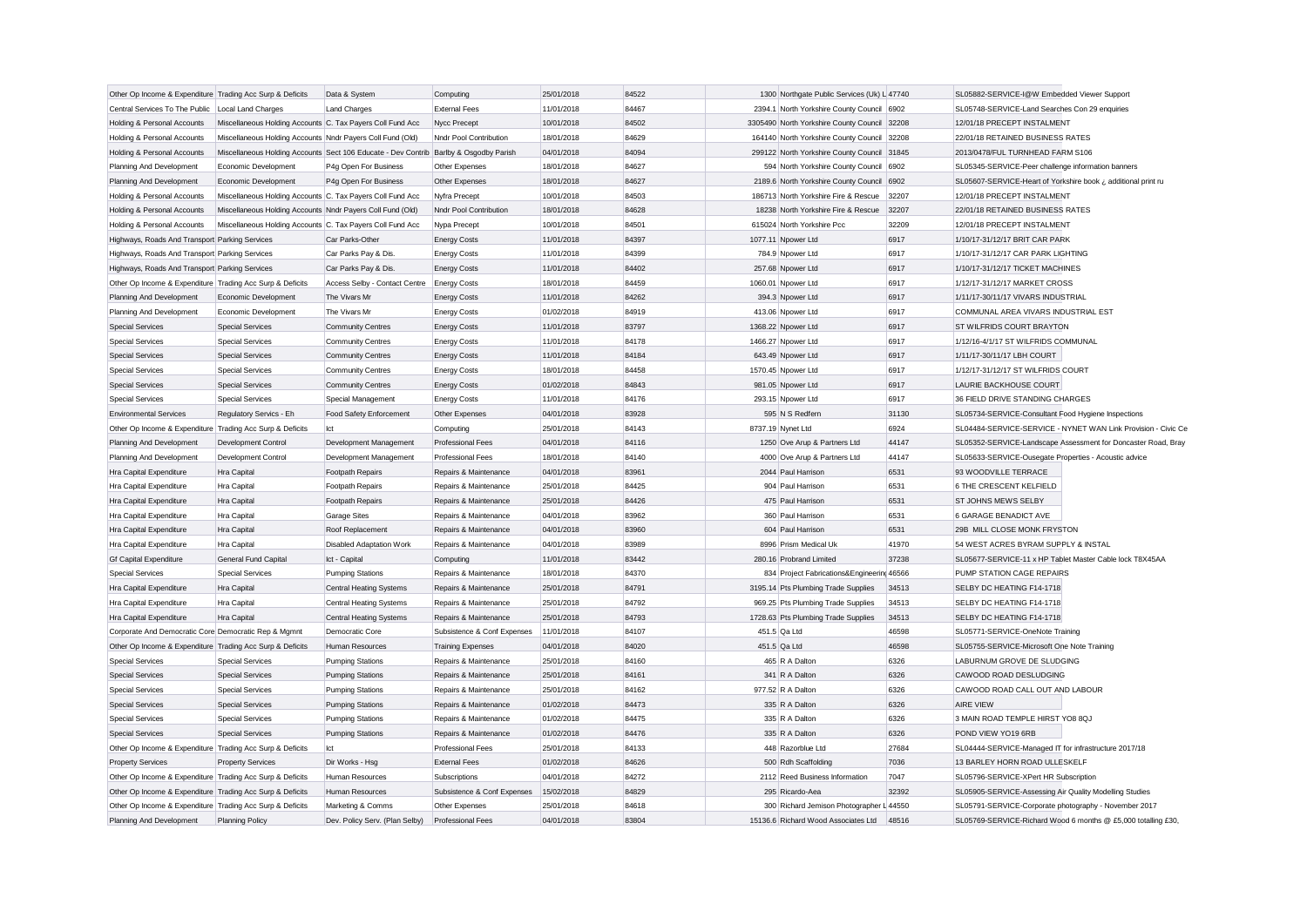| Planning And Development                                  | Development Control                                         | Development Management          | <b>Professional Fees</b>           | 25/01/2018 | 84510 | 450 Rosetta Landscape Design                  | 6987  |                                                              | SL05712-SERVICE-Review TPO 2017/1037/TPO Beech Tree House, Sc |
|-----------------------------------------------------------|-------------------------------------------------------------|---------------------------------|------------------------------------|------------|-------|-----------------------------------------------|-------|--------------------------------------------------------------|---------------------------------------------------------------|
| Other Op Income & Expenditure Trading Acc Surp & Deficits |                                                             | Postage Account                 | Communications                     | 08/02/2018 | 84702 | 1065.94 Royal Mail Group Plc                  | 7100  | <b>1ST CLASS POST</b>                                        |                                                               |
| Planning And Development                                  | <b>Planning Policy</b>                                      | Neighbourhood Plans             | <b>Professional Fees</b>           | 25/01/2018 | 84158 | 712.82 Royal Mail Group Plc                   | 7100  | ELECTIONS RESPONSE SERVICE                                   |                                                               |
| Housing General Fund                                      | Homelessness                                                | Homeless Persons                | Other Expenses                     | 18/01/2018 | 3669  | 300.8 Rsp Rail Travel Account                 | 47022 | TRAVEL COSTS FOR HOMELESS PERSONS                            |                                                               |
| Housing General Fund                                      | <b>Supporting People</b>                                    | Warden Lifeline Service         | <b>External Fees</b>               | 15/02/2018 | 84827 | 6849.31 Ryedale District Council              | 7105  |                                                              | SL04678-SERVICE-Charge for Ryecare Lifeline Service Customer  |
| Other Op Income & Expenditure Trading Acc Surp & Deficits |                                                             | <b>Housing Tenant Services</b>  | Direct Salaries & Wages            | 01/02/2018 | 84435 | 561.6 Ryedale District Council                | 7105  | 01/01/18-31/03/18 LONE WORKERS                               |                                                               |
| Planning And Development                                  | Development Control                                         | Development Management          | <b>External Fees</b>               | 25/01/2018 | 84396 | 15299.75 Ryedale District Council             | 7105  | 1/1/18-31/03/18 NYBCP MANAGEMENT FEE                         |                                                               |
| Central Services To The Public Local Tax Collection       |                                                             | Council Tax Collection          | <b>External Fees</b>               | 12/01/2018 | 3659  | 814.15 Santander                              | 6052  | DEC 2017 COUNCIL TAX PAYMENTS                                |                                                               |
| <b>Housing Management</b>                                 | <b>Housing Management</b>                                   | <b>Rent Project</b>             | <b>External Fees</b>               | 12/01/2018 | 3660  | 480.79 Santander                              | 6052  | DEC 2017 HOSUE & GARAGE RENTS                                |                                                               |
| <b>Gf Capital Expenditure</b>                             | General Fund Capital                                        | Gis System                      | Computing                          | 11/01/2018 | 84017 | 3700 Scarborough Borough Council              | 7122  | SL05681-SERVICE-SDC Plotter Planning Maps Scanning           |                                                               |
| Highways, Roads And Transport Parking Services            |                                                             | Car Parks Enforcement           | <b>External Fees</b>               | 04/01/2018 | 83781 | 281.2 Security Plus Limited                   | 36209 |                                                              | SL04631-SERVICE-Cash collection SDC car park machines 01/04/1 |
| Highways, Roads And Transport Parking Services            |                                                             | Car Parks Enforcement           | <b>External Fees</b>               | 11/01/2018 | 84415 | 492 Security Plus Limited                     | 36209 |                                                              | SL04631-SERVICE-Cash collection SDC car park machines 01/04/1 |
| Holding & Personal Accounts                               | Miscellaneous Holding Accounts Elections Holding Account    |                                 | Other Local Authorities            | 26/01/2018 | 3674  | 90543.22 Selby District Council               | 7152  | PAYROLL COSTS ELECTIONS                                      |                                                               |
| Holding & Personal Accounts                               | Miscellaneous Holding Accounts Eu Election Holding Acc      |                                 | Other Expenses                     | 26/01/2018 | 3674  | 52076 Selby District Council                  | 7152  | PAYROLL COSTS ELECTIONS                                      |                                                               |
| Holding & Personal Accounts                               | Miscellaneous Holding Accounts Pcc Election Holding Account |                                 | Other Expenses                     | 26/01/2018 | 3674  | 40575.63 Selby District Council               | 7152  | PAYROLL COSTS ELECTIONS                                      |                                                               |
| <b>Housing Management</b>                                 | <b>Housing Management</b>                                   | <b>Edgerton Lodge</b>           | Other Expenses                     | 18/01/2018 | 84612 | 1149 Selby District Council                   | 7151  | JAN 2018 VOIDS/LODGES CTAX BILLS                             |                                                               |
| <b>Property Services</b>                                  | <b>Property Services</b>                                    | Dir Works - Hsg                 | Other Expenses                     | 18/01/2018 | 84612 | 1671.14 Selby District Council                | 7151  | JAN 2018 VOIDS/LODGES CTAX BILLS                             |                                                               |
| <b>Property Services</b>                                  | <b>Property Services</b>                                    | Dir Works - Hsg                 | Equip/Furniture/Materials          | 11/01/2018 | 83986 | 1266.64 Selby Glass Ltd                       | 7172  | NOV 2017 STATEMENT                                           |                                                               |
| <b>Property Services</b>                                  | <b>Property Services</b>                                    | Dir Works - Hsg                 | Equip/Furniture/Materials          | 25/01/2018 | 84657 | 398.34 Selby Glass Ltd                        | 7172  | DEC 2017 STATEMENT                                           |                                                               |
| Planning And Development                                  | Community Development                                       | Southern Cef                    | Other Expenses                     | 25/01/2018 | 84839 | 5750 Selby Hands Of Hope                      | 49462 | reachout project donation                                    |                                                               |
| Other Op Income & Expenditure Trading Acc Surp & Deficits |                                                             | Human Resources                 | <b>Professional Fees</b>           | 11/01/2018 | 84513 | 560 Selby Healthcare Ltd                      | 31239 | SL05806-SERVICE-OH Services - December 2017                  |                                                               |
| <b>Property Services</b>                                  | <b>Property Services</b>                                    | Dir Works - Hsg                 | <b>External Fees</b>               | 04/01/2018 | 83694 | 1972.1 S & G Taperell                         | 7303  | NOV 2017 STATEMENT                                           |                                                               |
| Other Op Income & Expenditure Trading Acc Surp & Deficits |                                                             | Human Resources                 | <b>Training Expenses</b>           | 11/01/2018 | 84125 | 460 Shelter                                   | 7197  | SL05754-SERVICE-Housing Law Update                           |                                                               |
| <b>Housing Management</b>                                 | <b>Housing Management</b>                                   | <b>Painting Dwellings</b>       | Repairs & Maintenance              | 18/01/2018 | 83657 | 1920 Sherwood Property Building Sen 35336     |       | <b>DARCY COURT</b>                                           |                                                               |
| Hra Capital Expenditure                                   | Hra Capital                                                 | <b>Disabled Adaptation Work</b> | Repairs & Maintenance              | 01/02/2018 | 84524 | 2100 Sherwood Property Building Sen 35336     |       | 27 FIRTREE CRESCENT TADCASTER                                |                                                               |
| Planning And Development                                  | Economic Development                                        | Prospect Centre Mr              | Repairs & Maintenance              | 25/01/2018 | 84275 | 1300 Sherwood Property Building Ser 35336     |       | UNIT 7 PROSPECT CENTRE                                       |                                                               |
| Hra Capital Expenditure                                   | Hra Capital                                                 | Fencing Programme               | Repairs & Maintenance              | 18/01/2018 | 84661 | 25180 Simon Calvert Contractors Ltd 44422     |       | INSTALMENT 1 FENCING & GATE REPAIRS                          |                                                               |
| Housing General Fund                                      | <b>Housing Strategy</b>                                     | Pfi Scheme (Housing)            | Other Expenses                     | 25/01/2018 | 84386 | 34431.94 South Yorkshire Housing Ass Ltd 7239 |       | DEC 2017 UNITARY CHARGE                                      |                                                               |
| <b>Environmental Services</b>                             | <b>Trade Waste</b>                                          | <b>Clinical Waste</b>           | <b>External Fees</b>               | 01/02/2018 | 84433 | 332.81 Srcl Ltd                               | 7251  | DEC 2017 HAZ SHARPS                                          |                                                               |
| Other Op Income & Expenditure Trading Acc Surp & Deficits |                                                             | Human Resources                 | <b>Training Expenses</b>           | 25/01/2018 | 84635 | 300 St John Ambulance                         | 33413 | SL05859-SERVICE-First Aid At Work                            |                                                               |
| Planning And Development                                  | Community Development                                       | Tadcaster & Villages Cef        | Other Expenses                     | 25/01/2018 | 84986 | 1000 Tadcrafters Cic                          | 47358 | GRANT FOR TAD CEF FOR FEST OF LIGHT                          |                                                               |
| <b>Environmental Services</b>                             | Recycling                                                   | Recycling                       | <b>External Fees</b>               | 04/01/2018 | 83941 | 720.36 The Maltings Organic Treatment 35116   |       | <b>GREEN WASTE</b>                                           |                                                               |
| <b>Environmental Services</b>                             | Recycling                                                   | Recycling                       | <b>External Fees</b>               | 04/01/2018 | 84166 | 563.4 The Maltings Organic Treatment 35116    |       | W/E 17/12/17 GREENWASTE                                      |                                                               |
| Planning And Development                                  | <b>Planning Policy</b>                                      | Dev. Policy Serv. (Plan Selby)  | <b>Direct Salaries &amp; Wages</b> | 04/01/2018 | 83145 | 1992.2 The Oyster Partnership Ltd             | 43921 | Personal Information                                         |                                                               |
| Planning And Development                                  | <b>Planning Policy</b>                                      | Dev. Policy Serv. (Plan Selby)  | Direct Salaries & Wages            | 04/01/2018 | 83543 | 1411.55 The Oyster Partnership Ltd            | 43921 | Personal Information                                         |                                                               |
| Planning And Development                                  | <b>Planning Policy</b>                                      | Dev. Policy Serv. (Plan Selby)  | Direct Salaries & Wages            | 04/01/2018 | 83786 | 1344 The Oyster Partnership Ltd               | 43921 | Personal Information                                         |                                                               |
| Housing Management                                        | Housing Management                                          | Void - Difficult To Let         | Other Expenses                     | 11/01/2018 | 84385 | 890 T.N.B Decorators                          | 23973 | SL05749-SERVICE-Interior Work:-29 Dixons Gardens, Selby-     |                                                               |
| Planning And Development                                  | Economic Development                                        | P4g Growing Enterprise          | Other Expenses                     | 04/01/2018 | 84109 | 325 Truly Scrumptious                         | 37667 | SL05724-SERVICE-Catering - Nice to Meet You                  |                                                               |
| <b>Property Services</b>                                  | <b>Property Services</b>                                    | Dir Works - Hsg                 | Transport Insurance                | 04/01/2018 | 83782 | 783.54 Turners Garage Ltd                     | 47255 | SL05730-SERVICE-insurance excess and vat on lp14bwa repairs  |                                                               |
| <b>Property Services</b>                                  | <b>Property Services</b>                                    | Dir Works - Hsg                 | <b>Running Costs</b>               | 04/01/2018 | 84092 | 675.72 Uk Fuels Ltd                           | 7373  | <b>FUEL SERVICE</b>                                          |                                                               |
| <b>Property Services</b>                                  | <b>Property Services</b>                                    | Dir Works - Hsg                 | <b>Running Costs</b>               | 04/01/2018 | 84132 | 937.95 Uk Fuels Ltd                           | 7373  | <b>FUEL SERVICE</b>                                          |                                                               |
| <b>Property Services</b>                                  | <b>Property Services</b>                                    | Dir Works - Hsg                 | <b>Running Costs</b>               | 11/01/2018 | 84383 | 256.3 Uk Fuels Ltd                            | 7373  | <b>FUEL SERVICES</b>                                         |                                                               |
| <b>Property Services</b>                                  | <b>Property Services</b>                                    | Dir Works - Hsg                 | <b>Running Costs</b>               | 18/01/2018 | 84615 | 528.24 Uk Fuels Ltd                           | 7373  | <b>FUEL SERVICES</b>                                         |                                                               |
| <b>Property Services</b>                                  | <b>Property Services</b>                                    | Dir Works - Hsg                 | <b>Running Costs</b>               | 18/01/2018 | 84686 | 581.52 Uk Fuels Ltd                           | 7373  | <b>FUEL SERVICES</b>                                         |                                                               |
| <b>Property Services</b>                                  | <b>Property Services</b>                                    | Dir Works - Hsg                 | <b>Running Costs</b>               | 25/01/2018 | 84990 | 915.21 Uk Fuels Ltd                           | 7373  | Fuel                                                         |                                                               |
| <b>Special Services</b>                                   | <b>Special Services</b>                                     | <b>Community Centres</b>        | Fixtures & Fittings                | 11/01/2018 | 83970 | 461.5 Universal Fire Protection               | 7386  | INSPECTION OF FIRE EXTINGUISHERS                             |                                                               |
| Planning And Development                                  | Development Control                                         | Development Management          | <b>Professional Fees</b>           | 25/01/2018 | 80635 | 1750 Valuation Office Agency                  | 7399  |                                                              | SL05300-SERVICE-Valuation Advice for 2015/1033/FUL-Land at Hi |
| Planning And Development                                  | Development Control                                         | Development Management          | <b>Professional Fees</b>           | 25/01/2018 | 82103 | 6632.65 Valuation Office Agency               | 7399  | SL05363-SERVICE-DV Support at Appeal for The Laurels, Barlby |                                                               |
| Planning And Development                                  | Development Control                                         | Development Management          | <b>Professional Fees</b>           | 08/02/2018 | 84786 | 2500 Valuation Office Agency                  | 7399  |                                                              | SL05908-SERVICE-Report for development site at Main Road, Ham |
| <b>Gf Capital Expenditure</b>                             | General Fund Capital                                        | Benefits & Taxation System      | Computing                          | 04/01/2018 | 83429 | 1375 Victoria Forms                           | 46413 | SL05668-SERVICE-DD Forms licence - Victoria Forms            |                                                               |
| Other Op Income & Expenditure Trading Acc Surp & Deficits |                                                             | let                             | Computing                          | 25/01/2018 | 84268 | 2085.75 Vodafone Limited                      | 6201  |                                                              | SL04916-SERVICE-GCF Core Charge - Local Authority Small User  |
|                                                           |                                                             |                                 |                                    |            |       |                                               |       |                                                              |                                                               |